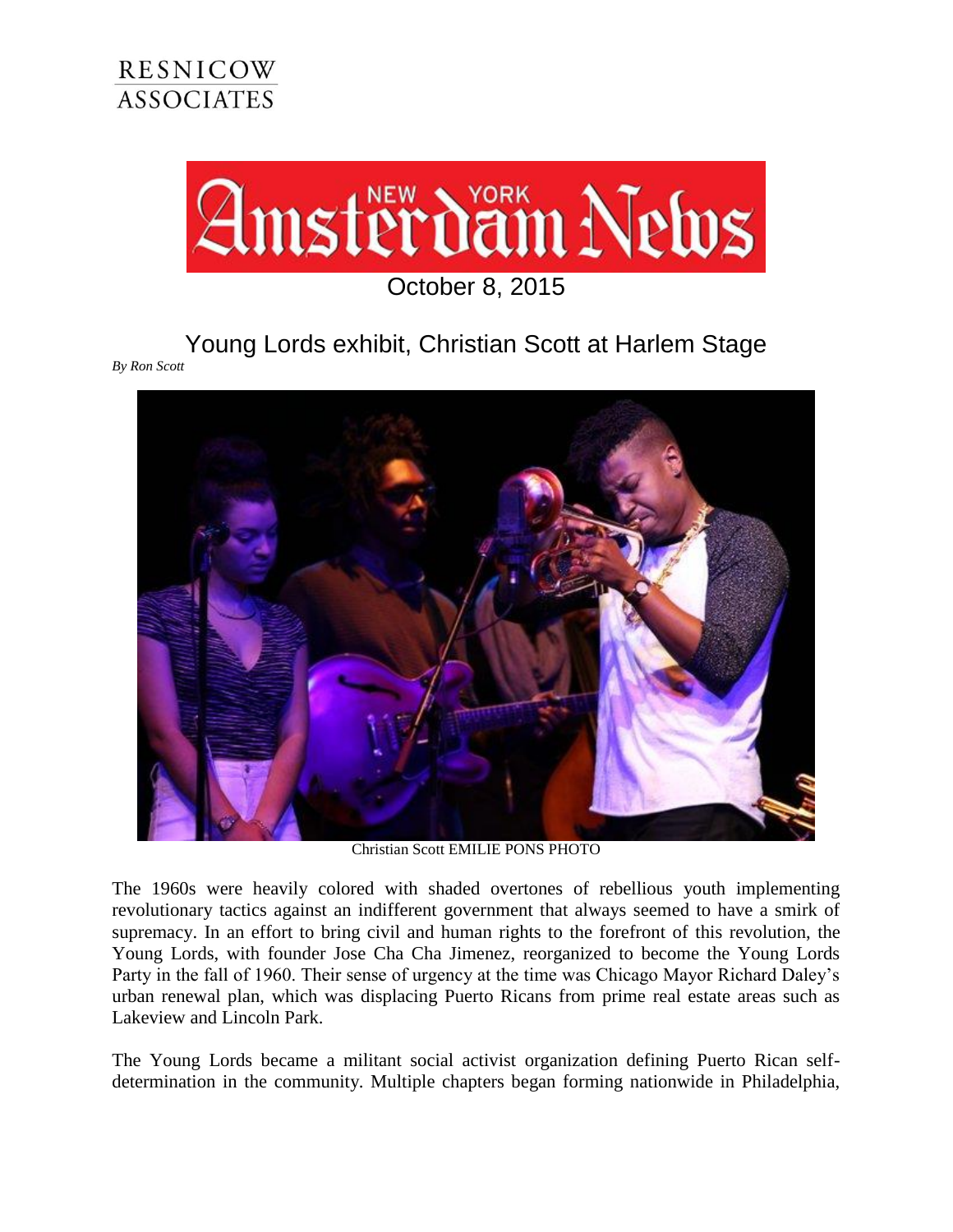New Jersey, Los Angeles and Puerto Rico. In July 1969, the national headquarters in Chicago sanctioned New York City, where nearly 80 percent of the U.S. Puerto Rican population lived, as the regional chapter. This chapter was formed by Mickey Melendez with Felipe Luciano, chairman; David Perez, minister of defense; Juan Gonzalez, minister of education; Pablo Guzman, minister of information; Juan Fi Ortiz, minister of finance; and Denise Oliver, minister of economic development.

"¡Presente! The Young Lords in New York" is now on exhibit at Loisaida through Oct. 10 at 710 E. Ninth St. and Avenue C, the Bronx Museum of the Arts through Oct. 18 at 1040 Grand Concourse and El Museo del Barrio through Oct. 17 at 1230 Fifth Ave. and 104th St. The institutions partnering in "¡Presente!" are all located in neighborhoods where the Young Lords were most active, and each exhibition reflects on their activities in that part of the city. It explores the Young Lord's cultural impact in New York and the U.S.

"The Young Lords had a defining influence on social activism, art and politics, but the lasting significance of their achievements has rarely been examined," said Bronx Museum Executive Director Holly Block.

The issues the Young Lords struggled with are still timely, and their aesthetic and cultural vision still inspires both artists and community leaders today. The Young Lords instituted community programs similar to the Black Panthers, such as free breakfast for children, community testing for lead poisoning and free clothing drives. From a Puerto Rican ideology, they organized cultural events, Puerto Rican history classes and marches calling for Puerto Rican independence. On the Lower East Side, the Young Lords sparked a brand of cultural activism and recast themselves as actors and agents of institutional change in combating self-hatred and shame of their cultural heritage. They redefined neighborhood spaces, engaged in art-based community making, created community-development and cultural centers.

"We were sharing the art, doing things together. Everyone came together, poets, musicians [jazz and salsa]. We were pro-Fidel Castro and Puerto Rico," said Jerry Gonzalez, musician and leader of the Fort Apache Band. He was also actively involved in the New Rican Village, performing at fundraisers and adding his voice to the cause.

Loisaida stems from the Young Lord's creative drive. The New Rican Village Cultural Arts Center was founded by in 1976 by Eddie Figueroa, a former Young Lord. The Young Lords headquarters were located at 256 E. Third St., next to the Nuyorican Poets Cafe.

"The Lower East Side Young Lords exhibit preserves the spirit of this community and captures a moment of history," said historian Pepe Flores. "We hope it encourages young people to continue this spirit and carry on this history."

For a complete listing of time schedules, contact the specific venue.

Last week's storm that timidly hit Gotham didn't stop the fans of Christian Scott aTunde Adjuah